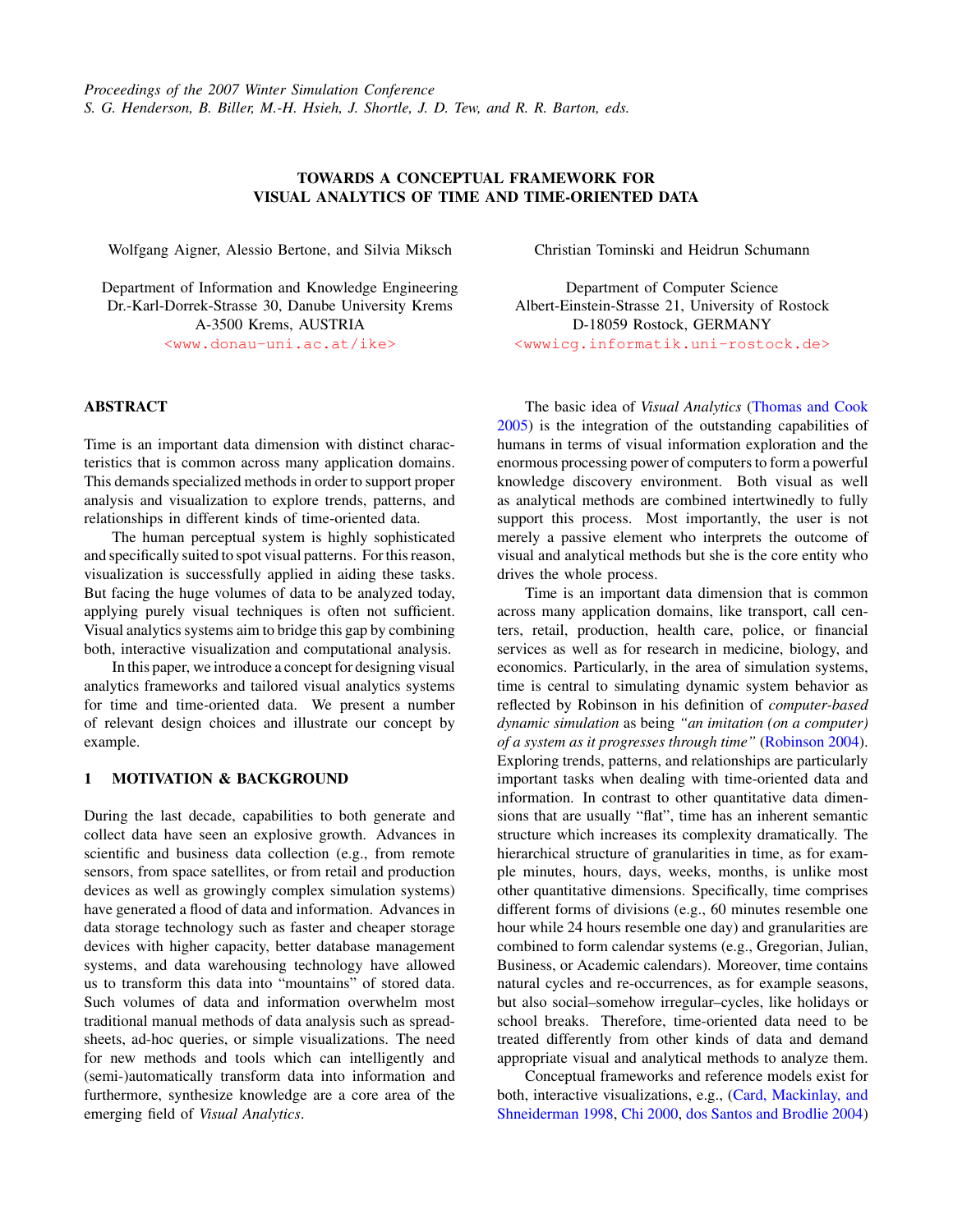and analytical methods, e.g., [\(Han and Kamber 2005\)](#page-8-5). Due to the fact that, on the one hand, reference models and frameworks for analytical methods often degrade visualization to a mere postprocessing activity to represent results and, on the other hand, visualization reference models and frameworks often consider analytical methods as side issues, integrated approaches have been developed, e.g., [\(Fayyad,](#page-8-6) [Grinstein, and Wierse 2001\)](#page-8-6). However, the specifics of time are often not reflected appropriately by treating time just as any other quantitative dimension, both in visualization and analysis. Usually, sequences of simple <time-point, value> pairs resemble the data models used for analysis and visualization. These systems and frameworks could be improved by considering the specifics of the dimension time in more depth, like for example support for time intervals or built-in aggregations along time granularities. To complement this, we propose a concept for the design of visual analytics frameworks and tailored visual analytics systems that emphasizes the special role of time. We consider both, interactive visualization and analytical methods as equally important and fully integrated parts.

First, we present a brief overview of the structure of our conceptual framework. Then, we present a number of relevant design choices for the three main parts (1) *internal data structures*, (2) *analytical & mining components*, and (3) *visualization & interaction components*. Finally, a practical example illustrates our conceptual framework.

#### 2 A CONCEPT FOR DESIGNING A FRAMEWORK

By proposing a concept for the development of visual analytics frameworks and tailored visual analytics systems for time-oriented data, we want to layout a basis for further discussion and implementation. However, we do not intend to present a general, all-encompassing visual analytics framework. In the following, we will describe the overall architecture along with the necessary components and their functionality in detail. Note, that we do not propose a particular framework but describe the general steps and functionality of the involved principal components. The individual components can be integrated into various application-specific (simulation) systems. To create a visual analytics framework or system for time and time-oriented data, three main tasks need to be performed:

- 1. Modeling of time and time-oriented data
- 2. Computational analysis of time-oriented data
- 3. Interactive visualization of time-oriented data

All these tasks are domain-specific and need to be designed according to the data characteristics and the analysis goals at hand. In the following, we will describe the basic architecture of our framework including the interplay of its main components.

#### 2.1 Architecture

Figure [1](#page-1-0) shows the basic blueprint of our conceptual framework which combines visual and analytical methods. In order to be able to support a seamless interplay of these methods, an appropriate data model is needed. The used *internal data structures* reflect this data model in terms of data structures to store and retrieve time-oriented data as well as associated metadata. *External data structures* in various idiosyncratic formats have to be transformed in order to comply with the framework's time model. The *visualization & interaction components* are responsible for representing the stored time-oriented data visually and providing for suitable interaction possibilities. Both of these primary functions strongly depend on users' tasks, goals, and background. Moreover, the parameterization of the representation is vital for ensuring effective visualization. Besides the visual components, non-visual elements are part of our framework. As the component name implies, they are in charge of *analytical & mining* tasks to be executed on time-oriented data and are controlled by analytical parameters.



<span id="page-1-0"></span>Figure 1: Architecture of visual analytics framework for time-oriented data.

After presenting a rough overview of the architecture's components, we will now present each of the three major tasks and their corresponding framework components in detail. We focus on aspects relevant for modeling and visually analyzing time and time-oriented data and give an overview of the corresponding design spaces. An overview of the complete design space is presented in Figure [3.](#page-6-0)

#### 2.2 Modeling of Time and Time-Oriented Data

A useful concept for modeling data and information along cognitive principles is the *pyramid framework* [\(Mennis,](#page-8-7) [Peuquet, and Qian 2000\)](#page-8-7). The model is based on the three perspectives *where* (location), *when* (time), and *what*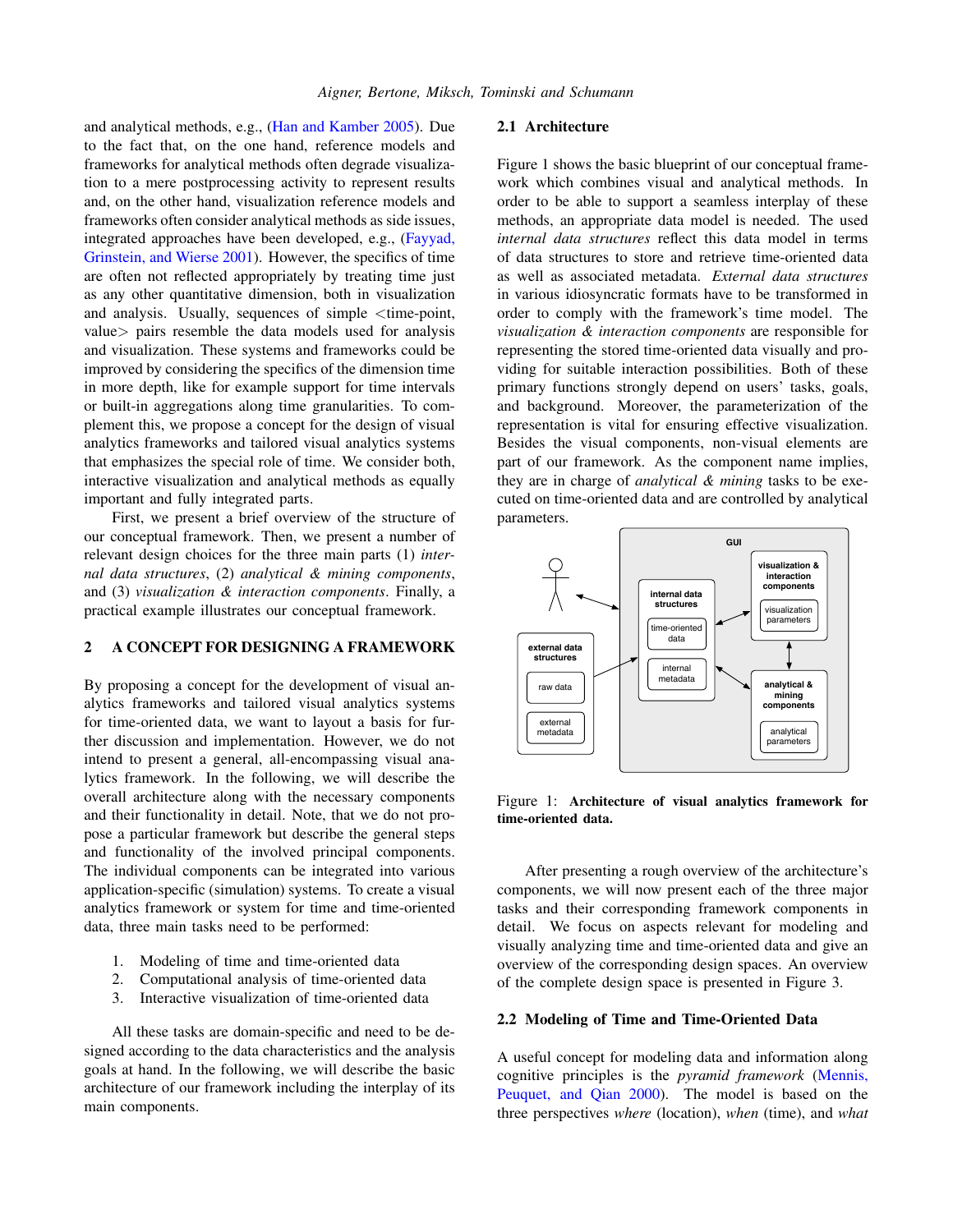(theme) on the level of data. Derived interpretations of these data aspects form *objects* on the cognitively higher level of knowledge, along with their classification (taxonomy; super-/subordinate relationships) and interrelationships (partonomy; part-whole relationships).

Depending on the phenomena under consideration and the analysis purpose, different points of view can be taken. For example, considering distinct conceptual entities that are related to time (objects in a discrete model) vs. the observation of a continuous phenomenon, like temperature over time (values in a continuous model). There cannot be a single model that is ideal of all kinds of applications. However, certain fundamental design alternatives can be identified which characterize time-oriented data models.

First of all, it is important to make a clear distinction between the physical dimension time and a model of time in information systems. Many different theories for characterizing the physical dimension time have been developed and discussed over literally thousands of years in philosophy, mathematics, physics, astronomy, or biology. The most influential theories for natural sciences are probably Newton's concepts of absolute vs. relative time, and Einstein's four-dimensional spacetime. What can be extracted as bottom line across many theories is that time is *unidirectional* (arrow of time) and that time gives *order* to events.

When modeling time in information systems, our goal is not to perfectly imitate the physical dimension time, but to provide a model that is best suited to reflect the phenomena under consideration and support the analysis tasks at hand. Frank presents a taxonomy of time [\(Frank 1998\)](#page-8-8) which we will use in a slightly modified and simplified form in order to ensure practicability.

#### 2.2.1 Modeling the Time Domain

In this section, we will describe the most important aspects of the design space for modeling time in information systems. The different aspects that have to be considered are (see (Müller and Schumann  $2003$ ) for details):

- *Scale: ordinal vs. discrete vs. continuous time*
- *Scope: time points vs. intervals*
- *Structure: linear vs. cyclic time*
- *Viewpoints: ordered time vs. branching time vs. time with multiple perspectives*

What these four aspects do not cover is the hierarchical nature of time. However, in the light of a visual analytics framework for time-oriented data, it is mandatory to let that fact find its way into the framework design. Therefore, we describe the fifth design criterion of *granularities*.

Granularities: none vs. single vs. multiple Basically, granularities can be thought of as (human-made) abstractions of time in order to make it easier to deal with

time in every-day life (like minutes, hours, days, weeks, months). More generally, granularities describe mappings from time values to larger or smaller conceptual units. For example, 60 consecutive seconds are mapped to one minute or five time steps in a discrete simulation model might relate to one second in physical time. Combining multiple granularities leads to hierarchical structures that are often referred to as "calendars" (see Figure [2](#page-2-0) for an example of time granularities and their relationships). Specifically in simulation systems, the concept of granularity has to be considered when describing the relationship between simulation time and physical time. In this regard, the design space ranges from not considering granularities at all and the simple case of a single granularity to modeling a fixed or flexible set of multiple granularities.



<span id="page-2-0"></span>Figure 2: Example of a discrete time domain with multiple granularities. The smallest possible unit (chronon) is one *day*. Based on this, the granularities *weeks* and *fortnights* are defined.

After presenting the design space of modeling the time domain itself, we now move on to the question of modeling time-oriented data.

## <span id="page-2-1"></span>2.2.2 Modeling Time-Oriented Data

As it is the case with modeling time, the design choices for modeling time-oriented data are domain- and task-specific. The available modeling approaches are manifold and range from considering continuous to discrete data models. In the prior case, time is seen as observational space and data values that are given relative to it (e.g., time-series in form of <time, value> pairs). For the latter, data is modeled as objects or entities which have attributes that are related to time (e.g., calendar events with attributes "begin" and "end"). Moreover, certain analytic situations even demand domain transformations, as for example from the time domain into the frequency domain (Fourier Transformation).

On a general level, two decisive data aspects are the *number of variables* and the *frame of reference* [\(Aigner, Miksch,](#page-7-0) Müller, Schumann, and Tominski 2007b). In the first case, we differentiate between univariate and multivariate data which influences the choice of applicable visualization and analytical methods fundamentally. Compared to univariate data, where many methods have been developed, the range of applicable methods shrinks drastically in the case of multivariate data. What should be considered besides this,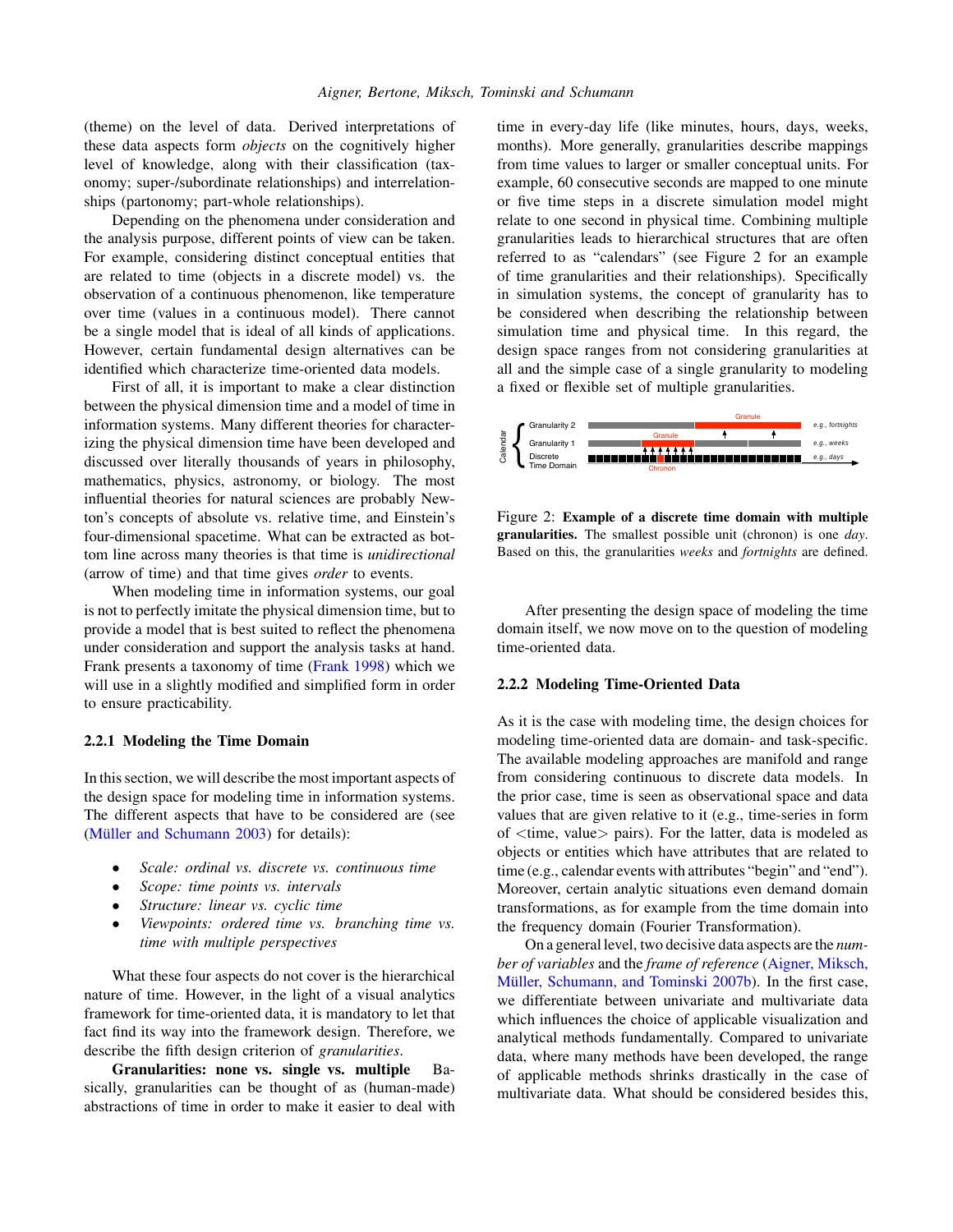is the question of the frame of reference, that is whether the data are spatial (e.g., georeferenced) or abstract.

At this point, we do not go into further detail of characterizing data themselves. Many useful modeling alternatives and reference models have been developed and can be adopted, as for example continuous models using scalars, vectors, or tensors, etc. [\(Wright 2007\)](#page-8-10) or discrete models using structures like trees, graphs, etc. [\(Shneiderman 1996\)](#page-8-11).

As already mentioned, we focus mainly on time-related aspects of data modeling that are particularly important in the areas of simulation and modeling and refer the interested reader to the large amount of data modeling literature available to date. In this regard, we will now discuss the two aspects of *relation to time*, and *kind of data*.

Relation to time: direct vs. indirect In the simplest case, data values are directly associated to elements of the time domain model. To be able to model more complex data to time relationships, so-called *temporal primitives* can be used that relate data to (non)continuous subsets of time. Examples for such temporal primitives are instants on varying granularities, explicitly modeled intervals (e.g., composed of two points in time or a time point and a duration), or even more complex elements modeling temporal indeterminacies where time aspects are known only to a certain degree (e.g., a one minute power outage happened on May 23rd, 2007, but it is not known when exactly). In principle, temporal primitives can be divided into anchored and unanchored ones. Anchored primitives represent elements whose absolute position in the time domain is known (e.g., September 14th, 2007) whereas unanchored temporal primitives are relative amounts of time (e.g., 3 days).

Kind of data: events vs. states The third design dimension refers to the question of whether events or states are dealt with. Events, on the one hand, can be seen as markers of state changes, like for example the departure of a plane. States, on the other hand, can be characterized as phases of continuity between events (e.g., plane is in the air). As one can see, states and events are two sides of the same medal. However, depending on the modeling and analytical requirements, the one or the other, or even a combination of both, might be better suited.

In the previous section, we presented the design space of time and time-oriented data. All further components of a visual analytics framework or system are grounded upon the chosen model of time and time-oriented data. But neither is it effective, nor possible to realize a general model that encompasses each discussed aspect in its full depth. For each specific case, the characteristics of the phenomena under consideration, analysis and visualization tasks and goals, as well as issues like memory usage or performance aspects impose constraints upon applicable data models. Depending on these constraints, a system designer can use the presented design dimensions as practical catalogue for

relevant design choices. An example for a specific time model designed for the purpose of representing complex temporal specifications including time indeterminacies is used in *PlanningLines* [\(Aigner, Miksch, Thurnher, and Biffl](#page-7-1) [2005\)](#page-7-1). Here, planning activities are specified by a set of the six time attributes earliest start, latest start, earliest end, latest end, minimum duration, and maximum duration. Furthermore, relative time attributes (e.g., "task A starts 3 days after the end of task B") and incomplete specifications are covered. In the next section, we present a set of analytical tasks particularly geared towards time-oriented data analysis.

#### 2.3 Computational Analysis of Time-Oriented Data

*Data Mining* is commonly defined as the application of algorithms to extract useful structures from large volumes of data [\(Fayyad, Grinstein, and Wierse 2001,](#page-8-6) [Han and Kamber](#page-8-5) [2005\)](#page-8-5). It is a multidisciplinary field integrating work from areas including statistics, machine learning, information retrieval, database technology, and neural networks. More specifically, data mining is mainly concerned with the tasks of clustering, classification, association-rule discovery, generalization, and prediction. To adhere to the special role of time in data mining, the research branch *Temporal Data Mining* has emerged. For the scope of this paper, we will follow the grouping of temporal data mining tasks as presented in [\(Laxman and Sastry 2006\)](#page-8-12): *prediction*, *classification*, *clustering*, *search & retrieval*, and *pattern discovery*.

Prediction An important task in analyzing timeoriented data is the prediction of likely future behavior by inferring from data collected in the past and present.

Classification The goal of classification is to automatically determine which class or category a data set, sequence, or subsequence belongs to. Examples for this are speech recognition, gesture recognition, or genome sequence classification.

Clustering Clustering is concerned with grouping data sets, sequences, or subsequences into clusters based on their similarity. For example, in the analysis of financial data, clustering could be used to group stocks that exhibit similar behavior over time. In contrast to classification, where the classes are known a priori, clusters are not defined upfront.

Search & retrieval This task encompasses searching for a priori specified queries in possibly large volumes of data and is often also referred to as "query-by-example". Search & retrieval can be applied to locate exact matches for an example query or approximate matches. In the latter case, similarity measures are needed that define the degree of exactness or fuzziness of the search (e.g., to find customers whose spending pattern over time are similar but not necessarily equal to a given spending profile).

Pattern discovery In contrast to the previously presented task of search & retrieval, pattern discovery is concerned with *automatically* discovering interesting patterns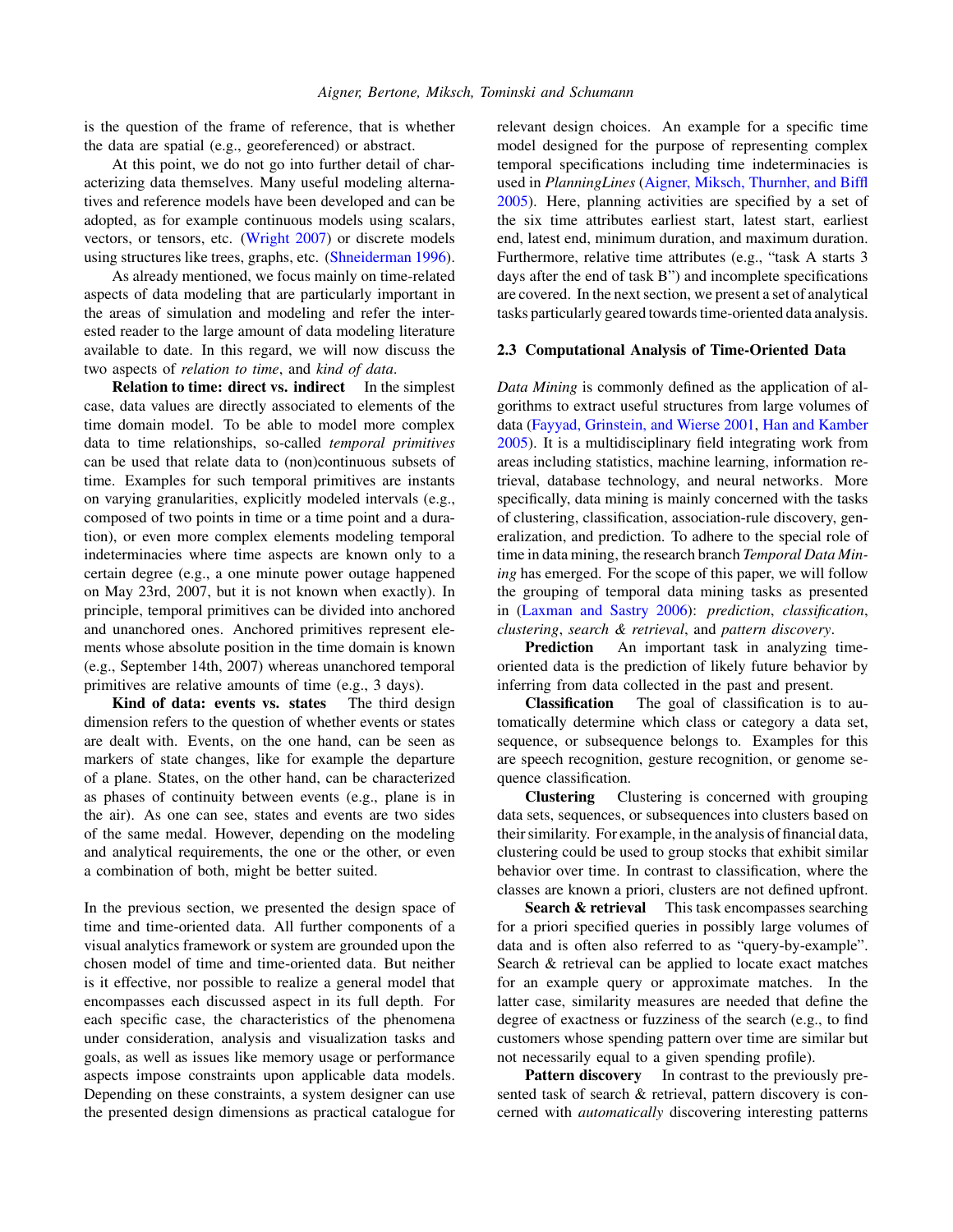(without the need for predefining queries). Laxman and Sartry define the term *pattern* as a local structure in the data [\(Laxman and Sastry 2006\)](#page-8-12). Often, frequently occurring patterns are of interest, like for example to analyze whether a TV commercial generally leads to an increase in sales. In contrast to that, it is often also of interest to discover patterns that occur very rarely because these occurrences can reveal hostile behavior or failures (e.g., mining for patterns of network security breaches).

Beyond the mentioned temporal data mining tasks, other analytical methods, as for example statistical aggregation operators, are very useful in the context of time-oriented data. Examples for this are sum, average, min, max, mean, or median that are applied along time granularities (e.g., weekly or monthly mean).

Again, the design and applicability of analytical  $&$  mining components in a visual analytics framework or system are application- and task-dependent. An example for such a component is *temporal data abstraction* which can be considered as classification task. Here, qualitative values or patterns are derived from current and past situations, as for example the quantitative variable of body temperature can be abstracted to the qualitative value "moderate fever during nighttime" if  $37 <$  body temperature  $<$  38.5 between 8pm and 6am. *VIE-VENT* [\(Miksch, Horn, Popow, and Paky](#page-8-13) [1996\)](#page-8-13) is an example for a temporal data abstraction system that goes far beyond this and is applied in the medical domain to compute context-sensitive and expectation-guided abstractions of ICU measurements.

Note, that we do not aim to provide an exhaustive and detailed listing of possible analytics or mining tasks, but give a brief overview of major task groups in the analysis of time-oriented data to aid system designers in assessing analytical methods needed for the tasks and goals of users. Apart from the presented techniques, other, mainly statistical methods to analyze time-oriented data exist, as for example extensions of principal component analysis (PCA) [\(Aigner,](#page-7-2) Miksch, Müller, Schumann, and Tominski 2007a). Next, we will discuss the third part of our conceptual framework that is concerned with interactive visualization.

#### 2.4 Interactive Visualization of Time-Oriented Data

When building a visual analytics system for time-oriented data, we have to deal with the aspects of visualizing and communicating *time*, *data related to time*, *analysis and visualization parameters*, as well as the *analysis process*. While the first two tasks are quite obvious, visualization and analysis parameters together with the analysis process also need to be regarded appropriately in systems that aim to fully integrate interactive visualizations and analytical methods. When we are using the term *visualization* in this section, we always refer to *interactive visualization* that facilitates active exploration and control by the user.

#### 2.4.1 Visualizing Time and Time-Oriented Data

Visualizing Time First, the time domain itself must be represented visually in order to create a reference system with respect to which time-oriented data is visualized. To make the abstract dimension time visible, some kind of mapping has to be applied. For visual representation, two fundamental ways of mapping exist:

- 1. Time  $\rightarrow$  Space (e.g., 2D time-series plot)
- 2. Time  $\rightarrow$  Time (e.g., animation)

When space is used to convey time, time-oriented data is represented in static images that do not change automatically over time. The most common choice is using position and length on a common time scale that represents a certain portion of the time domain. However, not only straight lines (time axes) can be used, but also layouts in rows, columns, or both (like the typical monthly calendar layout), circular or spiral layouts, and other kinds of patterns as for example in pixel-oriented visualizations [\(Keim 2000\)](#page-8-14). Besides these explicit positional layouts, time can also be represented using other visual variables, as for example angle, slope, line thickness, transparency, color, connection, or textual labels. In contrast to that, representations that follow the second mapping of *time*→*time*, use the physical dimension time to convey the time dependency of the data (representations that change automatically over time such as slide shows or animations). Distinguishing between these mappings is crucial for Visual Analytics, because different tasks and goals are supported. Dynamic representations are well suited to convey the dynamics of the general development of the analyzed data over time. Static representations show information of different points of time on one screen, which is advantageous to fully concentrate on the data and to compare different parts of the time domain directly. Both kinds of mappings may provide means for interactive manipulation as for example widgets to control animation speed or to change cycle lengths in a spiral representation. Note that there might also exist hybrid forms which combine both, mappings of time→time and time→space.

Visualizing Data Related to Time Second, besides defining an appropriate representation of time itself, visualizing the data that are related to time is a key concern. Here, we have taken into account the characteristics of the data, as referred to in Section [2.2.2.](#page-2-1) An example for this is the distinction of qualitative and quantitative data that is particularly interesting when designing and selecting visualization methods. *Qualitative data* refers to data typically gathered on nominal scales where no ordering or arithmetic can be applied. In this case, often layout algorithms are applied to position elements corresponding to some defined criteria, for example to avoid overlaps. A well-known example for this kind of data are project plans that are visualized via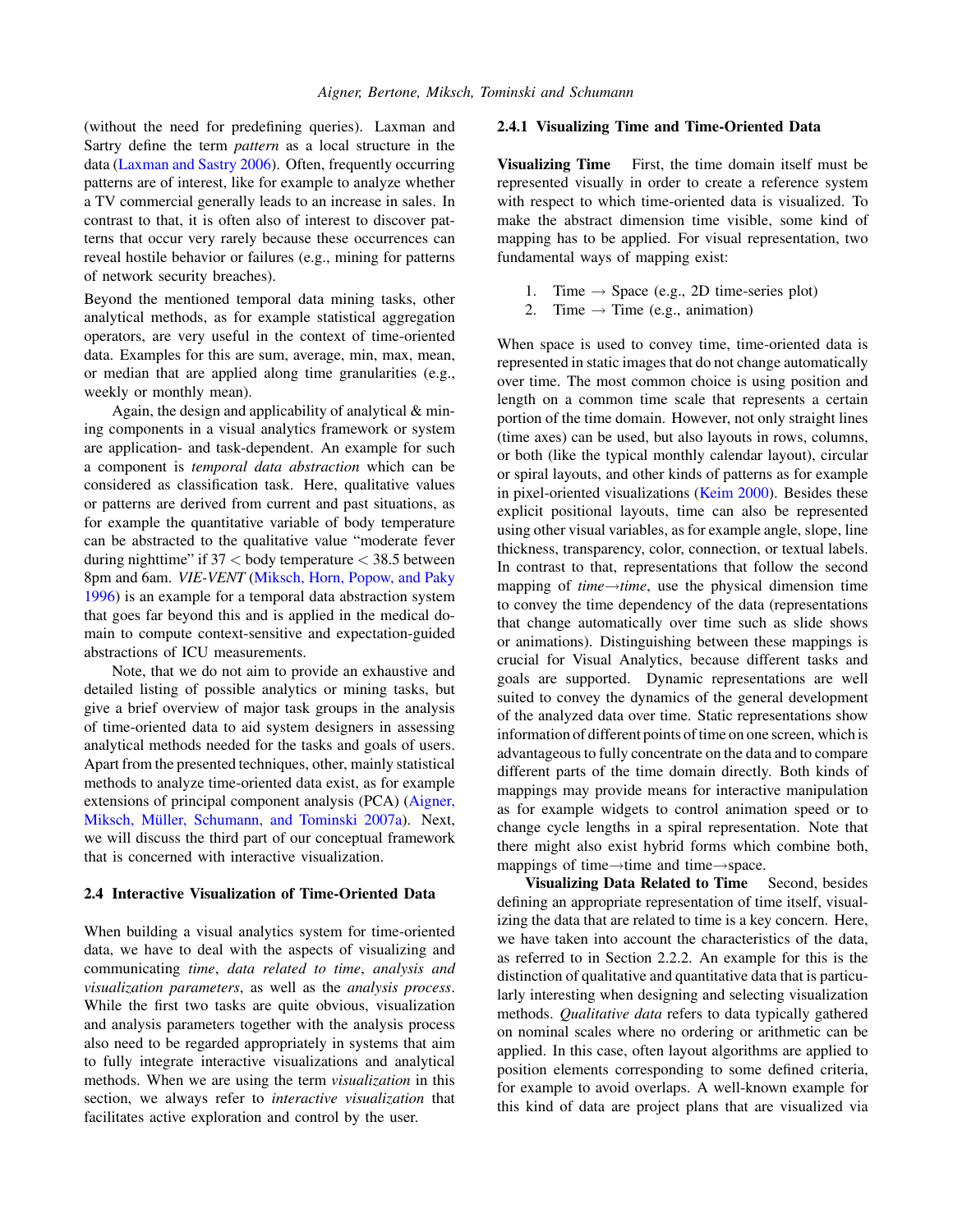Gantt charts where individual project tasks are represented as bars along time. *Quantitative data* values can be directly mapped to visual variables such as position (e.g., time-series plot), length (e.g., bar plot), and orientation (e.g., glyphs).

A design choice for visualizations that carries a lot of implications upon implementation is whether 2D or 3D presentation spaces are used (the *dimensionality* of the representation). Again, whether or not it makes sense to exploit three dimensions for visualization depends heavily upon the data to be represented and the analysis tasks to be performed.

Interaction and the Role of the User Interaction methods and navigation are essential to explore the data as well as the parameter space. Moreover, it is important that these methods are designed according to user's demands. Interacting directly with the visual representation and the analytical & mining methods provides more control and tighter feedback for the human analyst. This must also include interactive parameterization of both, visual and analytical methods as discussed in the next section.

Navigation methods for large information spaces are decisive for analysis environments that support exploration. In parallel, they should allow for visual overviews as well as the ability to drill down into areas of interest while preserving orientation within the information space. A helpful principle concerning user interaction tasks is Shneiderman's "visual information seeking mantra" *overview first, zoom and filter, then details-on-demand* [\(Shneiderman 1996\)](#page-8-11).

Moreover, user's tasks and goals determine the adequate choice of visualization methods. For example, if we want to identify cycles in the data, suitable representations that reinforce the visual detection of periodic behavior need to be chosen. The SpiralGraph technique [\(Weber, Alexa, and](#page-8-15) Müller 2001), for instance, maps time-oriented data onto a spiral and uses interaction and animation to detect previously unknown cycles in the data.

## 2.4.2 Visualizing Parameters and the Analysis Process

As discussed and shown in (Aigner, Miksch, Müller, Schu[mann, and Tominski 2007a\)](#page-7-2), appropriate *parameterization* is needed in order to ensure expressive and effective visualizations. Similarly, parameters of analytical methods have an immense influence on the generation of meaningful outcome. Often, detailed knowledge about underlying algorithms is necessary in order to be able to tune these parameters properly. Obviously, this limits their usability and poses a barrier for broader usage by non-experts (i.e., people that are experts in their domain, as for example criminal investigators, but are not experts in statistics or data mining methods). Similarly, simulation system behavior is determined by a set of input parameters that need to be configured appropriately. Suitable visual communication and interaction methods regarding the management of these parameters can enhance the usability of such systems. Beyond that, proper communication of the functionality of the simulation or *analysis process* as a whole, beyond regarding the system as black box, can greatly improve the knowledge gain and understanding for the user.

A number of practical examples of visualization and interaction methods for time- and time-oriented data can be found in (Aigner, Miksch, Müller, Schumann, and Tomin[ski 2007b,](#page-7-0) Müller and Schumann 2003, [Silva and Catarci](#page-8-16) [2002\)](#page-8-16). As it is the case with the described data model and analytics components, it is neither feasible nor desirable to include every mentioned aspect in a visualization & interaction component. The application designer has to assess the domain- and task-specific constraints adhering to the problem under consideration and create or select appropriate methods. An example for specific visualization & interaction components are *VisAxes* [\(Tominski, Abello, and](#page-8-17) [Schumann 2004\)](#page-8-17). VisAxes comprises implementations of reusable visualization & interaction components for timeoriented, axes-based visualizations. They provide means to navigate through different time granularities (hierarchical axis), select time intervals to display (scroll axis), or apply Focus+Context views (focus within context axis).

#### 2.5 Conceptual Visual Analytics Framework

To bring together the framework's basic structure and the discussed design aspects, Figure [3](#page-6-0) summarizes our conceptual visual analytics framework. With this conceptual framework at hand, two goals have been achieved: First, existing frameworks and applications can be characterized systematically and second, the design and implementation of specific components and frameworks is guided. Now, we present a practical example by characterizing an existing visual analytics system to illustrate the individual design choices we have put forward.

# 3 EXAMPLE

To demonstrate the applicability of our conceptual framework, we will systematically analyze the application *Time-Searcher* [\(Buono, Aris, Plaisant, Khella, and Shneiderman](#page-7-3) [2005\)](#page-7-3). We have selected this application because it covers all design dimensions (interactive visual as well as analytical aspects), is well described, and easily accessible<sup>[1](#page-5-0)</sup>. Time-Searcher is a visualization and exploration tool for multiple time-series (see Figure [4\)](#page-7-4). Its goal is to identify and find familiar patterns in the investigated data. Three application scenarios, (1) stock price data, (2) gene expression levels in DNA microarray experiments, and (3) online auction data are discussed in related publications. For brevity, we will focus on the first application scenario of stock price data

<span id="page-5-0"></span><sup>1</sup>See [<www.cs.umd.edu/hcil/timesearcher/>](http://www.cs.umd.edu/hcil/timesearcher/) for more information and a downloadable prototype. Accessed at June 5, 2007.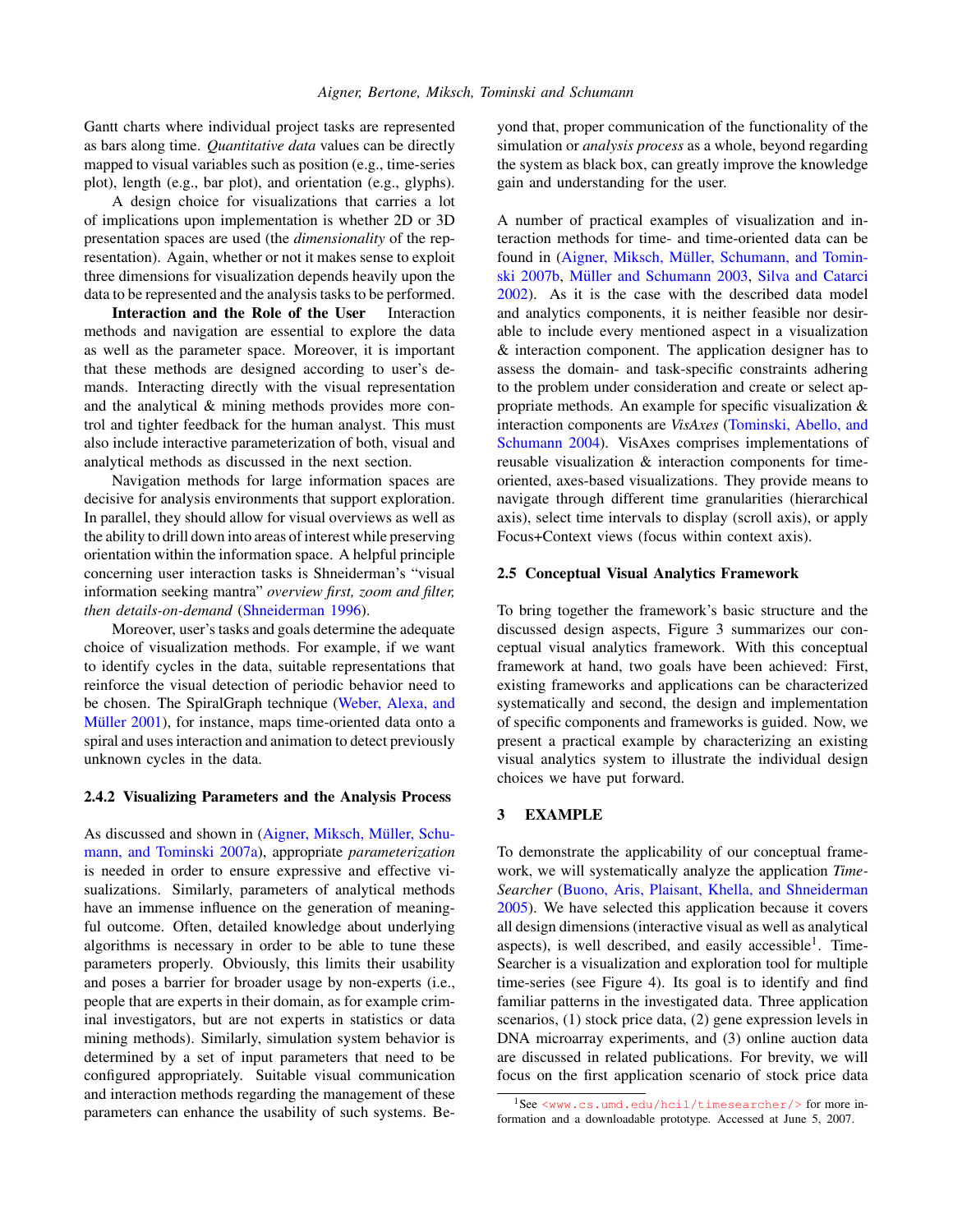

<span id="page-6-0"></span>Figure 3: Design space of the conceptual visual analytics framework for time-oriented data.

in our discussion. In the following, we will present how TimeSearcher instantiates our conceptual framework.

*Internal Data Structures: How do the models of the timedomain and time-oriented data look like?*

Scale: discrete Measurements are stored in a regular temporal manner in form of  $\langle$ time-point, value $\rangle$  pairs.

Scope: point-based Each value corresponds only to a certain moment in time (e.g., closing price of a stock at a particular day) and nothing is known about the time in between measurement time-points.

Structure: linear Time is structured linearly from the past to the present.

Viewpoints: ordered Only one temporal perspective is used (valid time).

Granularities: multiple Values are measured in definable steps of days, weeks, months, or years that are also used in the visual representation.

Number of variables: multivariate Multiple stocks and multiple attributes per stock (e.g., opening and closing prices) can be dealt with.

Frame of reference: abstract The modeled and visualized data have no spatial attributes.

Relation to time: direct Measurements are directly related to values of the time domain (each measurement belongs to a single value of the time domain).

Kind of data: state The state of the observed variable is measured at discrete steps in time.

*Analytical & Mining Components: What kind of analytical methods are applied?*

Temporal data mining tasks: search & retrieval Basically, two options for data querying are offered by TimeSearcher. First, the "TimeBox query" allows for the specification of a rectangular query region that defines both, a time period and value range of interest. All time-series that comply to this query are shown whereas all others are filtered out. Moreover, multiple timeboxes can be combined to refine the query further. Second, using a "SearchBox query" the user can highlight an interesting part (pattern) of a selected time-series which is then searched for in all other time-series (see Figure [4\)](#page-7-4). In contrast to the first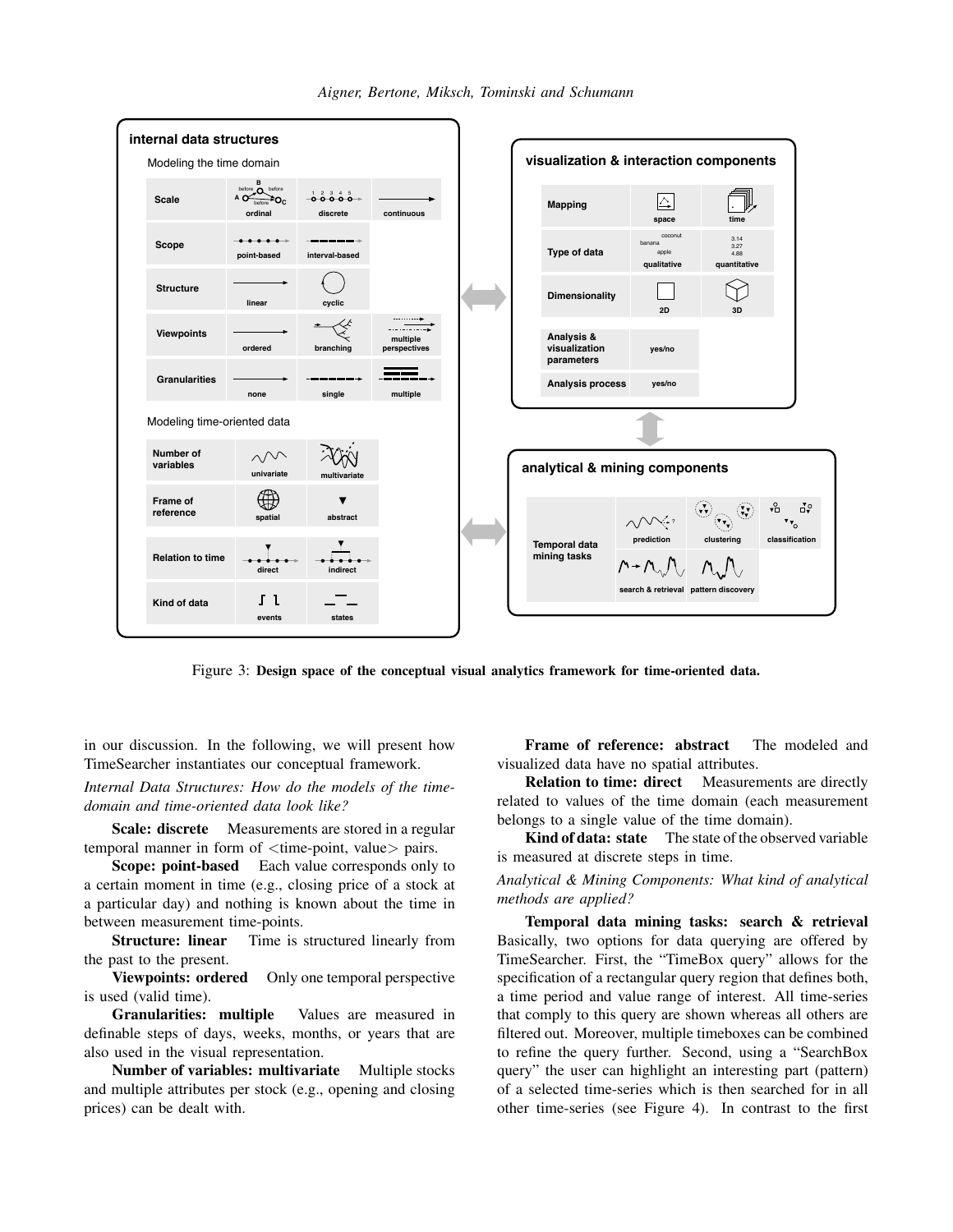

<span id="page-7-4"></span>Figure 4: TimeSearcher [\(Buono, Aris, Plaisant, Khella, and](#page-7-3) [Shneiderman 2005\)](#page-7-3). Visualization and exploration tool for multiple time-series. The above screenshot shows a query-by-example of online auction bid data over time. A query pattern is defined by the shaded red box and the found instances of this pattern are highlighted in red.

query method, no restrictions are imposed on the position and extent of the pattern in time but it is searched across the full time and value range of each time-series. Moreover, the tolerance of the pattern search can be defined by the user and allows for varying degrees of matching exactness.

*Visualization & interaction components: How are time and data visualized?*

Mapping: space TimeSearcher uses a mapping of time to space and represents data via time-series plots where horizontal, linear time axes are used.

**Type of data: quantitative** Numerical values (float) are dealt with in the application case of stock price data.

Dimensionality: 2D The visual representation uses a two-dimensional representation space.

Visualizing and communicating analysis parameters and the analysis process Analysis parameters for both presented query methods (TimeBox and SearchBox) are set via direct manipulation by the user. This also includes the tolerance settings for matching exactness.

In the previous section, we have illustrated the applicability of our conceptual framework via analyzing an example system. Similarly, other visual analytics systems can be characterized along these design dimensions. Furthermore, application designers can use our conceptual framework as guide when developing application-specific modeling and simulation systems.

## 4 CONCLUSION AND FUTURE WORK

It is widely acknowledged that time is a unique data dimension with distinct characteristics. Many visualization, analysis, and simulation systems deal with time-related aspects. However, these systems could be improved by considering the specifics of time and their implications in a broader sense. On top of that, an improved integration of interactive visualization and computational methods would lead to more powerful and more usable methods.

We introduced a conceptual visual analytics framework to give practical hands-on the most important issues when designing visual analytics frameworks and systems. Our main aim is to support the special characteristics of time and time-oriented data. By developing our conceptual framework, two goals have been achieved: First, to enable a systematic characterization of existing frameworks and applications, and second, to guide the design and implementation of specific components and frameworks. Note that our conceptual framework outlines a broad design space and mostly only subsets of the entire spectrum are relevant for certain application-areas, data, and tasks.

Next steps to be done are the implementation of the described components according to domain and taskcharacteristics and their integration into simulation systems. Each of the presented parts offers various opportunities for further work and especially the fruitful and seamless integration of all components are big challenges. More powerful and more usable data exploration and knowledge discovery systems are the goal of these efforts.

As a matter of fact, powerful, human-centered knowledge discovery environments, obtained from the integration of the best of visual methods and analytical methods seem to be not only challenging, but also a very promising approach.

Acknowledgements This work was partly supported by the program "FIT-IT Visual Computing" of the Federal Ministry of Transport, Innovation and Technology, Austria.

## **REFERENCES**

- <span id="page-7-2"></span>Aigner, W., S. Miksch, W. Müller, H. Schumann, and C. Tominski. 2007a. Visual Methods for Analyzing Time-Oriented Data. *IEEE Trans. on Visualization and Computer Graphics*. to appear.
- <span id="page-7-0"></span>Aigner, W., S. Miksch, W. Müller, H. Schumann, and C. Tominski. 2007b. Visualizing Time-Oriented Data - A Systematic View. *Computers & Graphics* 31 (3): 401–409.
- <span id="page-7-1"></span>Aigner, W., S. Miksch, B. Thurnher, and S. Biffl. 2005. PlanningLines: Novel Glyphs for Representing Temporal Uncertainties and their Evaluation. In *Proc. of the 9th Intl. Conf. on Information Visualisation (IV05)*: IEEE Press.
- <span id="page-7-3"></span>Buono, P., A. Aris, C. Plaisant, A. Khella, and B. Shneiderman. 2005. Interactive Pattern Search in Time Series. In *Proc. of the Conf. on Visualization and Data Analysis (VDA 2005)*, 175–186: SPIE.